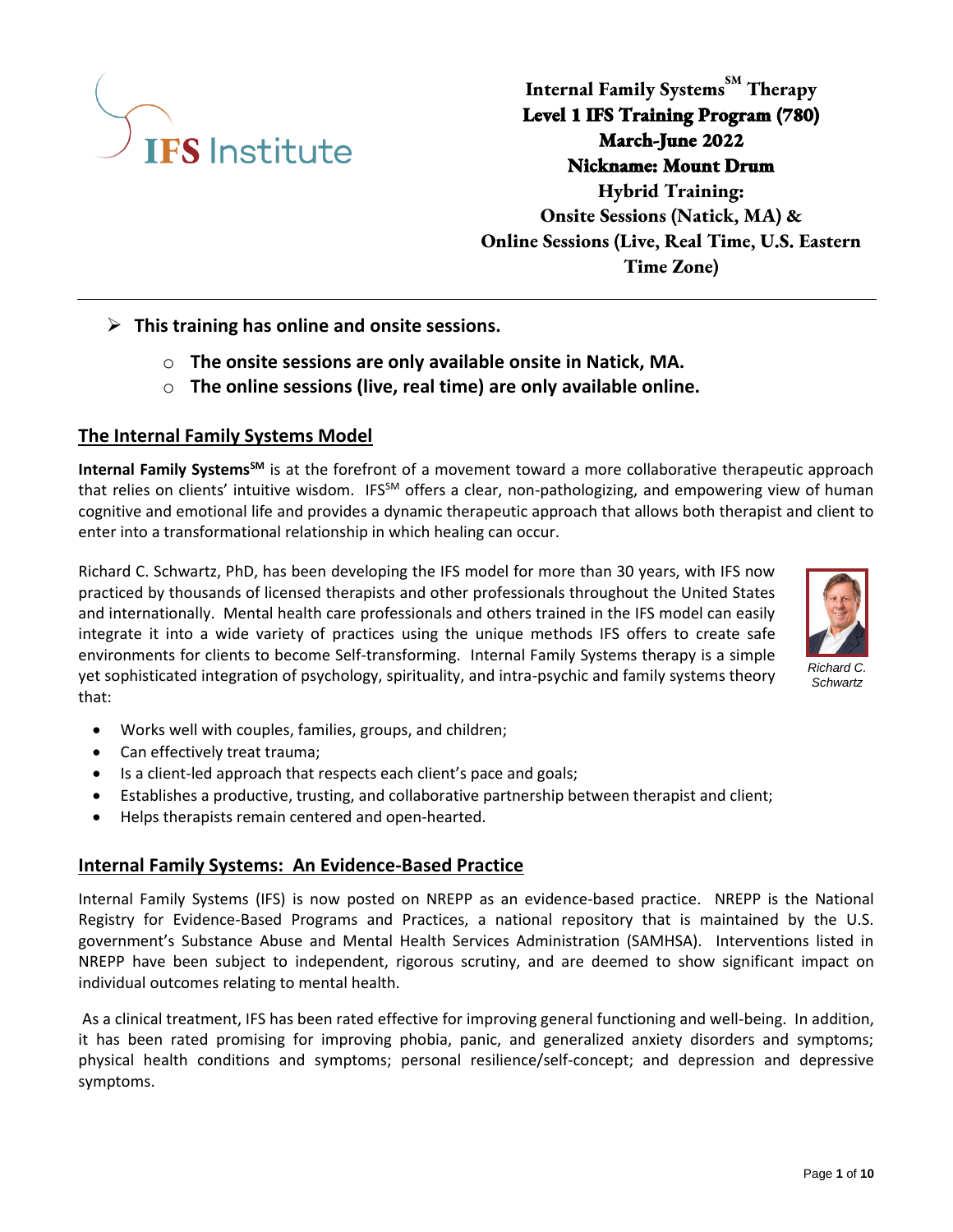These scientific findings and the listing of IFS on NREPP affirm the vast potential of IFS therapy for advancing emotional healing and mental well-being. In particular, they indicate promising effects on mind (depression, anxiety), body (physical health conditions), and spirit (personal resilience and self-concept).

### **IFS and Training Information Sources**

**This brochure** contains essential details about this program, including Continuing Education credit, Certificate of Completion attendance requirements, finances, session and daily schedules, required readings, health and safety information regarding COVID-19, site and travel information, trainer biographies, and more. **For more about IFS, please visit other tabs of our website.**

## **Curriculum**

**Overview:** In addition to thoroughly learning IFS theory and technique, the IFS Level 1 training program invites participants to explore their own inner worlds in a safe, nurturing context. The training will help participants:

- Understand the conceptual basis of the IFS model;
- Apply basic IFS techniques to various clinical populations; and
- Take advantage of the opportunities IFS offers for personal development.

**Learning Objectives:** Please visit [www.IFS-Institute.com,](http://www.selfleadership.org/) FAQ page.

**Format and Program Hours:** The training includes lecture, discussion, demonstration, video review, experiential exercise, and small group practice. This training comprises three, 4-day sessions totaling 80 program hours (26.5 or 27 hours per session), plus two separate 2-hour, sessions between the 4-day sessions. The two separate 2 hour sessions enable participants to have contact with their trainers and each other in order to further integrate material already presented.

**Session and daily schedules, and details about which sessions are online or onsite, are listed later in this brochure.**

## **Trainers**

**Lead Trainer: Ann L. Sinko, LMFT, Senior IFS Trainer,** has more than 30 years of clinical experience and is a licensed marriage and family therapist in Connecticut. She is in private practice and has been teaching as an adjunct Professor in the Marriage and Family Therapy program at Central Connecticut State University for more than 25 years. Ann integrates IFS theory and technique into all facets of her creative work with families, couples, individuals, and groups, and establishes a safe environment in which clients experience unconditional acceptance. She also has a background in gestalt therapy and uses sandtray therapy in her work. Ann is passionate about teaching, believes that theory is best integrated through experiential learning, and brings a down-to-earth, concrete style and a sense of humor to her teaching. She is also a seasoned world traveler, loves the outdoors, and is an avid gardener.

#### **Co-Lead Trainer Mentee (CLM): Leslie Petruk, LCMHC-S, NCC, BCC**

**Co-Lead Trainer Mentorship Program:** In addition to the Lead and Assistant Trainers, we are pleased that Leslie Petruk, LCMHC-S, NCC, BCC, will be this training's Co-Lead Trainer Mentee (CLM). Leslie is a longstanding IFS Assistant Trainer who is now part of IFS Institute's Co-Lead Trainer Mentorship Program with the objective of becoming an IFS Co-Lead Trainer. Co-Lead Trainer Mentees assume some Lead Trainer responsibilities where appropriate and provide additional leadership support within the training.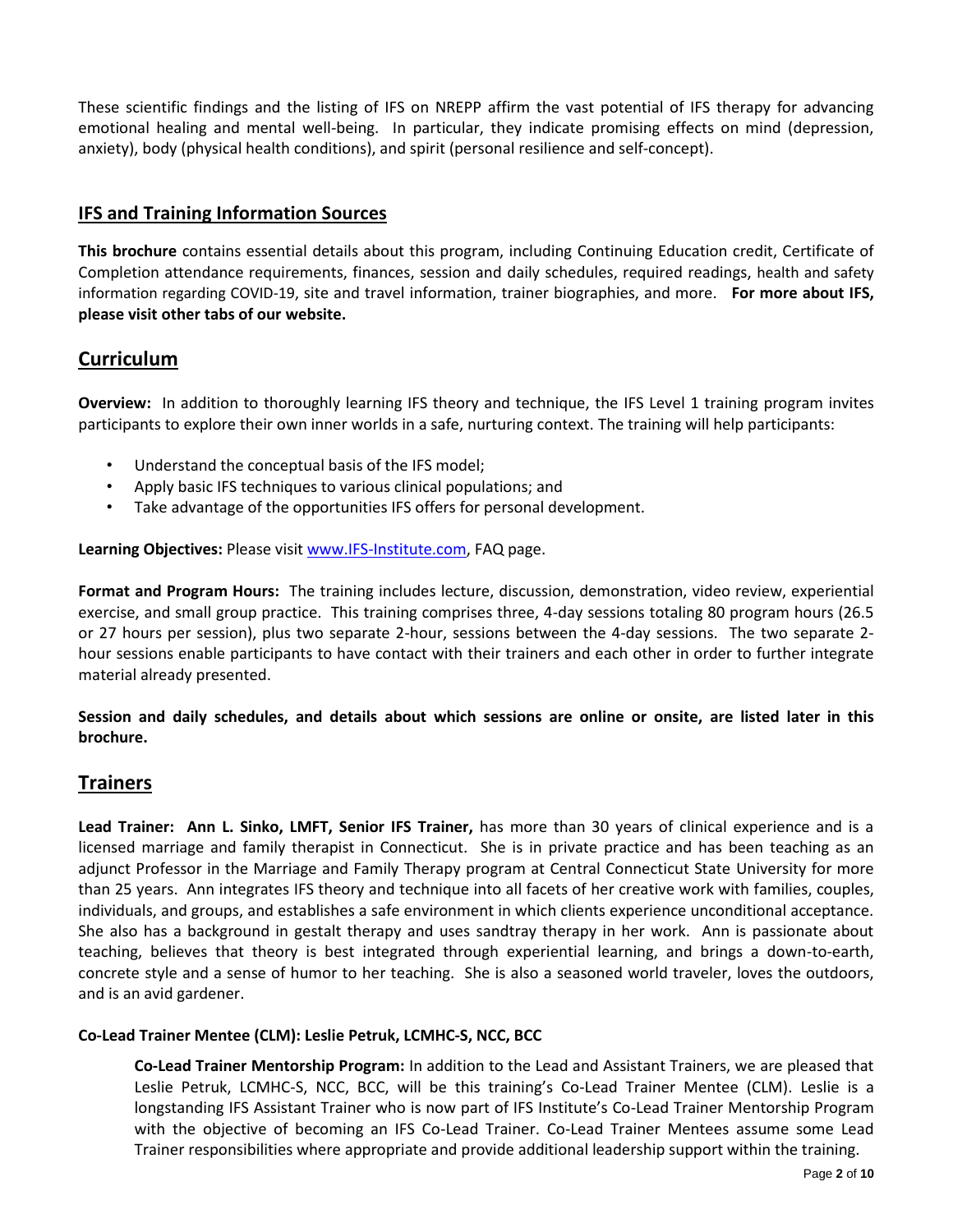**Leslie Petruk** has more than 23 years of clinical experience that includes working with children, adults, and couples. She also provides supervision and consultation groups. Leslie is in private practice in Charlotte, NC, where she serves as the Director of The Stone Center for Counseling & Leadership, and where IFS is used as the principal modality. Leslie's areas of special interest include play therapy, sand tray, and parenting. She has developed a parenting program using IFS and will soon publish a book on parenting based on IFS. Previously, Leslie worked primarily with children as a play therapist and now supervises therapists who use play therapy and sand tray applying IFS. She is also a Board-Certified Coach, offering coaching programs related to work-life balance, parenting, and those seeking to make specific life changes.

**Assistant Trainer: Analía Castaños-Davis, MA, LMHC,** received her master's degree in systems counseling in 2009 from Bastyr University, and has worked in community mental health and private practice since then, primarily with Spanish-speaking individuals and couples. Analía created the first online IFS Intro in Spanish and is also on a path to becoming a certified psychedelic therapist through the Multidisciplinary Association of Psychedelic Studies (MAPS). She is originally from Guadalajara, Mexico, and lives in Seattle with her husband and son enjoying nature around Seattle and traveling the world.

### **About Online and Onsite Sessions**

**This training comprises both online (live, real time) and onsite (Natick, MA) sessions,** and meets according to the dates and daily schedules below. Online sessions are only available online. Onsite sessions are only available onsite.

- **Online sessions use the U.S. Eastern Time Zone** that's in effect during each online session of the training.
	- o Please refer to [www.24timezones.com,](http://www.24timezones.com/) [www.timeanddate.com,](http://www.timeanddate.com/) or a similar resource to determine how this relates to your own time zone.
	- o Please be sure to account for Standard vs. Daylight Savings time!
	- o You can use **New York, NY** in the U.S. Eastern time zone as a reference location to determine how the Eastern time zone relates to your own time zone for each online training session.

#### • **Online sessions meet on Zoom**

- $\circ$  Please download and take some time to understand Zoom software well before the training begins. To do this, go to [Zoom.us](https://zoom.us/), sign in (or "sign up"), and create your account.
- o If you have questions about downloading or using Zoom, please contact Zoom: 888.799.9666, or click "support" at the bottom of the [Zoom.us](https://zoom.us/) home page. IFS Institute cannot provide this type of technical support.
- $\circ$  Please ensure that your computer, any related equipment, and your internet connection are sufficient to attend a live Zoom event. IFS Institute cannot provide technical support related to your system.
- o Training members will receive Zoom links close to the start of the training, and these links are how you can access this online training.
- o Please note that the training is only for training members, so please take care to be in a private space when attending the training.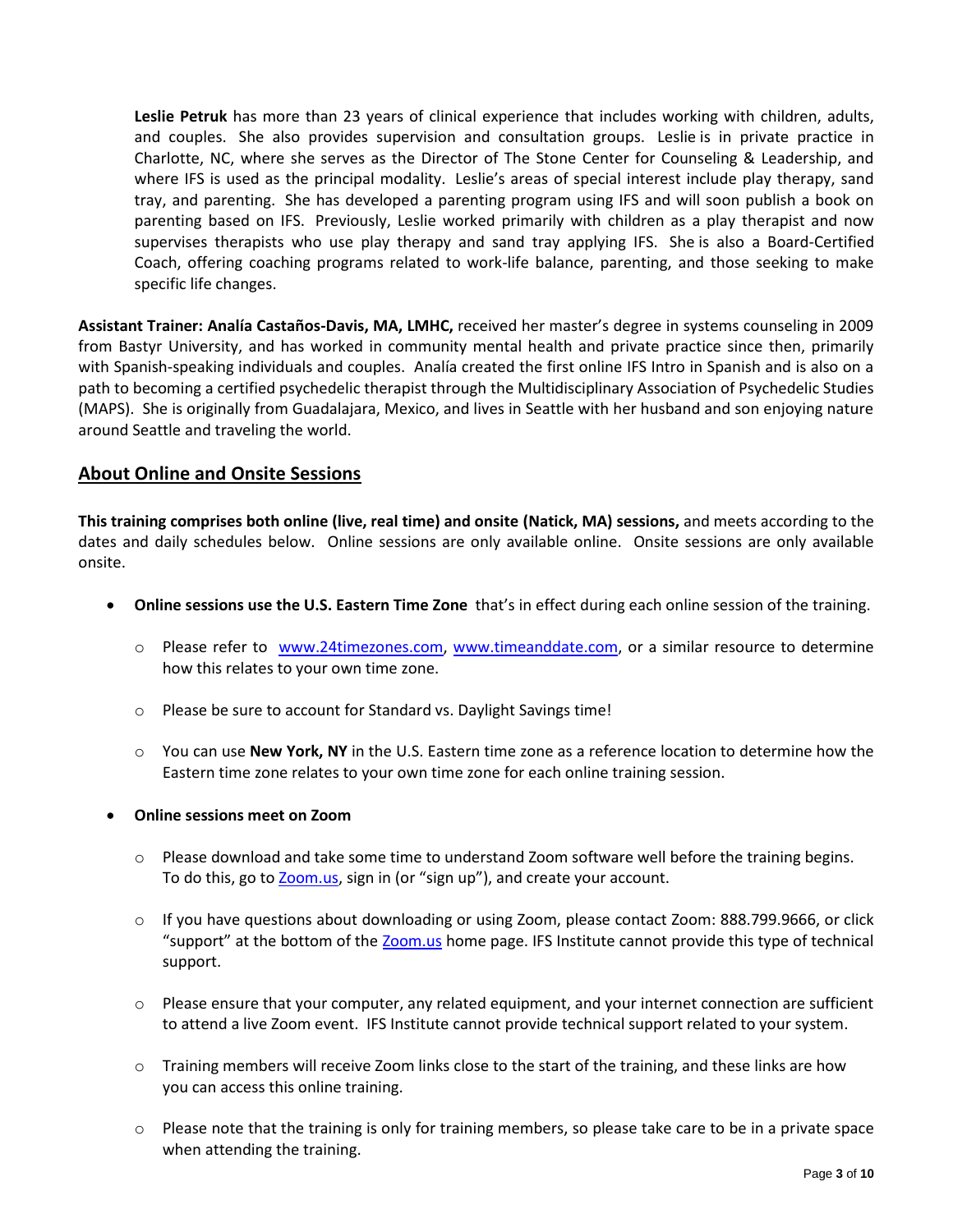• **Onsite sessions meet at a hotel in the Natick, MA area,** and detailed site information is listed at the end of this brochure.

## **Training Dates**

#### 4-Day Sessions:

Session 1: March 3-6, 2022 – **Onsite** Session 2: May 12-15, 2022 – **Online** Session 3: June 23-26, 2022 – **Onsite**

#### 2-Hour Sessions:

Session 1: April 6, 2022, 7:00-9:00 PM – **Online** Session 2: June 8, 2022, 7:00-9:00 PM – **Online**

Please note: Onsite sessions are only available at the site in Natick, MA. Online sessions are only available online (live, real time).

### **Daily Schedule**

4-Day Session 1

|               | Morning<br>Session | Morning<br>Stretch | Afternoon<br>Session | Afternoon<br>Stretch | Training/<br><b>CE Hours</b> |
|---------------|--------------------|--------------------|----------------------|----------------------|------------------------------|
| March 3, 2022 | $9 - 12:15$        | $15 \text{ min}$   | 1:30-6:00            | $15 \text{ min}$     | 7.25                         |
| March 4, 2022 | $9 - 12:15$        | $15 \text{ min}$   | 1:30-5:45            | 15 min               | 7.0                          |
| March 5, 2022 | $9 - 12:15$        | $15 \text{ min}$   | 1:30-5:45            | 15 min               | 7.0                          |
| March 6, 2022 | $9 - 12:15$        | 15 min             | $1:15-4:00$          | x                    | 5.75                         |
|               |                    |                    |                      |                      | 27.00                        |

#### 4-Day Session 2

|              | Morning     | Morning          | Afternoon   | Afternoon | Training/       |
|--------------|-------------|------------------|-------------|-----------|-----------------|
|              | Session     | Stretch          | Session     | Stretch   | <b>CE Hours</b> |
| May 12, 2022 | $9 - 12:15$ | $15 \text{ min}$ | 1:30-5:45   | 15 min    | 7.0             |
| May 13, 2022 | $9 - 12:15$ | $15 \text{ min}$ | 1:30-5:45   | 15 min    | 7.0             |
| May 14, 2022 | $9 - 12:15$ | 15 min           | 1:30-5:45   | 15 min    | 7.0             |
| May 15, 2022 | $9 - 12:15$ | 15 min           | $1:15-3:45$ | x         | 5.5             |
|              |             |                  |             |           | 26.5            |

#### 4-Day Session 3

|               | Morning<br>Session | Morning<br>Stretch | Afternoon<br>Session | Afternoon<br>Stretch | Training/<br><b>CE Hours</b> |
|---------------|--------------------|--------------------|----------------------|----------------------|------------------------------|
| June 23, 2022 | $9 - 12:15$        | $15 \text{ min}$   | 1:30-5:45            | $15 \text{ min}$     | 7.0                          |
| June 24, 2022 | $9 - 12:15$        | $15 \text{ min}$   | 1:30-5:45            | 15 min               | 7.0                          |
| June 25, 2022 | $9 - 12:15$        | $15 \text{ min}$   | 1:30-5:45            | $15 \text{ min}$     | 7.0                          |
| June 26, 2022 | $9 - 12:15$        | $15 \text{ min}$   | $1:15-3:45$          | x                    | 5.5                          |
|               |                    |                    |                      |                      | 26.5                         |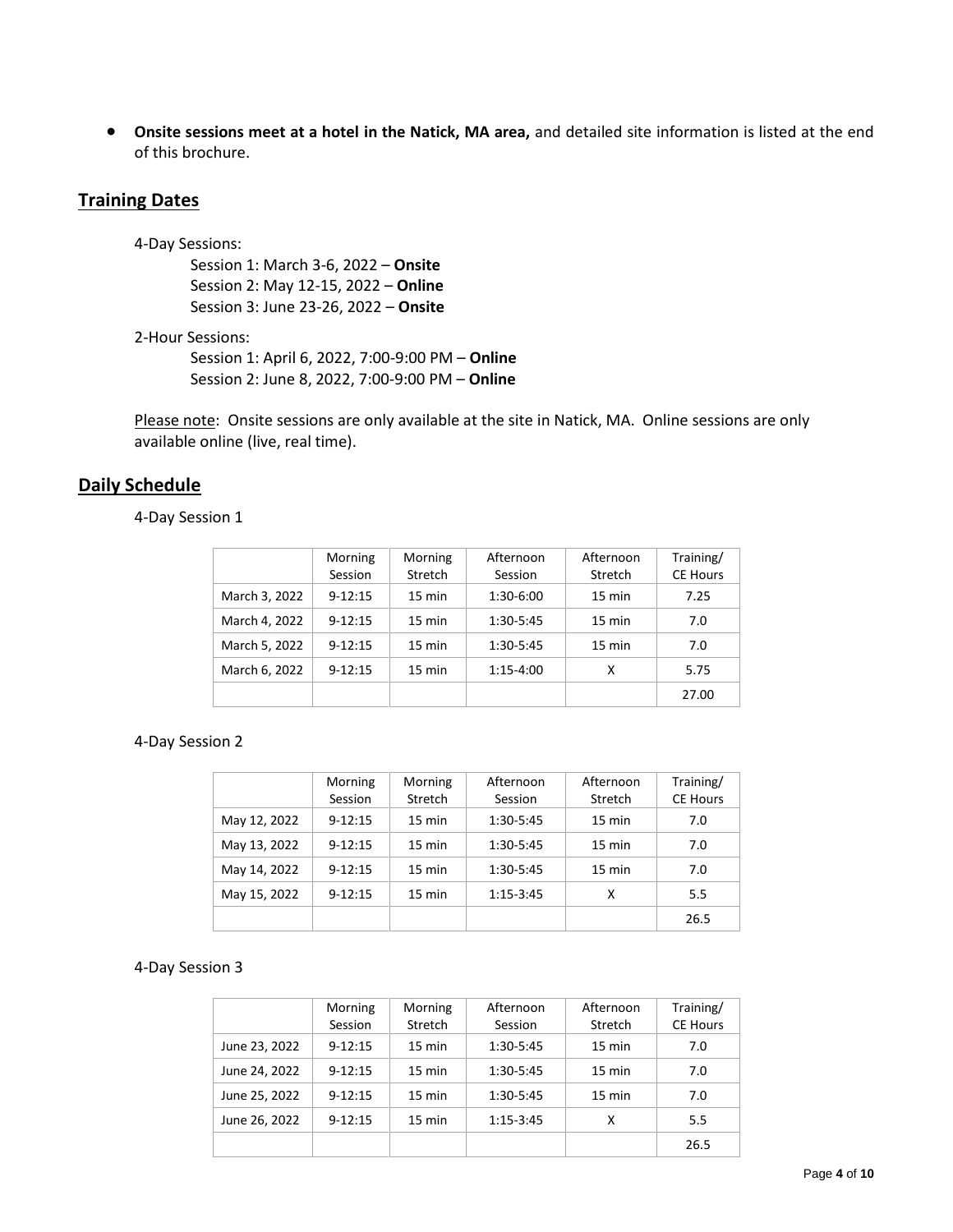# **Certificate of Completion**

A Certificate of Completion (non-CE) is awarded by IFS Institute and **a participant must complete 70 of the 84 program hours offered in order to be eligible to earn this certificate**. This means each participant may miss a maximum of 14 training hours over the course of the entire training program, if necessary. Participants are responsible for ensuring that they attend enough training hours to earn the Certificate of Completion.

# **IFS Certification**

Participants are not IFS Certified until they successfully complete the IFS Certification process. Information about the criteria and procedures for becoming IFS Certified is available on the IFS Institute website certification page, or by emailing [Certification@IFS-Institute.com.](mailto:Certification@IFS-Institute.com)

# **Eligibility for Future Trainings**

By earning IFS Institute's certificate of completion for this training, a participant is eligible to apply for a Level 2 IFS training program. Participants are not required to be IFS Certified to enroll in IFS trainings.

# **To Apply**

**Who Should Apply**: We welcome applications from:

- Mental and medical health care practitioners
- Pastoral counselors
- Masters or doctoral students
- Dance, art, and music therapists
- Health care professionals in allied fields

**Application Form:** The application form for this training is on our website.

**Enrollment** 33 participants may enroll in this training.

## **Continuing Education Contact Hours**

- This training program is co-sponsored by IFS Institute and The Institute for Continuing Education (ICE).
- Continuing education contact hours are offered for the professional disciplines as listed.
- The course offers a total of 80 contact hours. Continuing education credit is offered only for the 4-day sessions. Continuing education credit is not offered for the two separate 2-hour sessions.
- CE hours are awarded on a session-by-session basis, with full attendance required at sessions attended. Partial session CE credit is not offered.
- Attendees must complete all CE materials, comply with attendance monitoring requirements, and complete a session evaluation.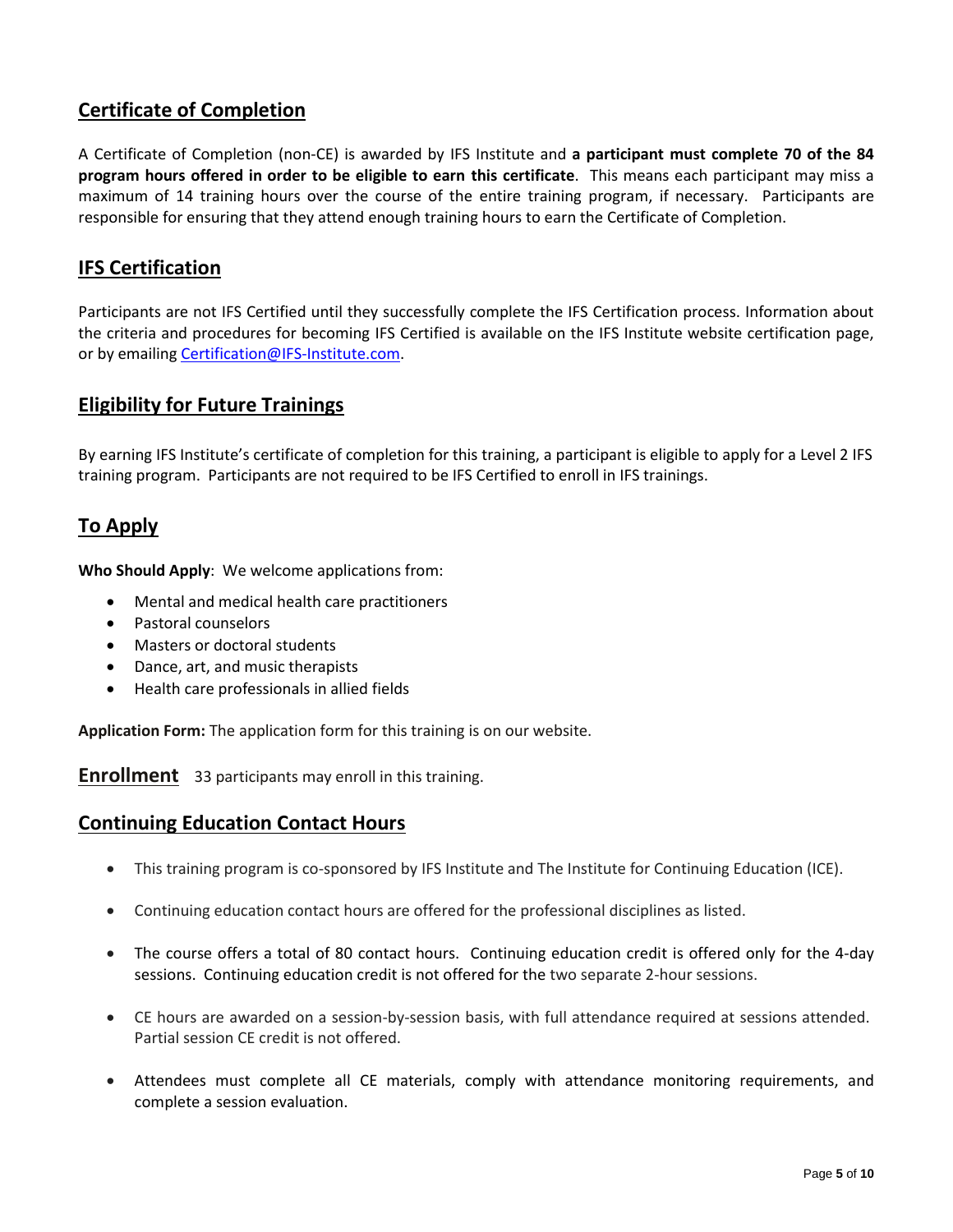- Applications for continuing education contact hours will be provided by IFS Institute at the initial course session, along with other pertinent continuing education information.
- **If you would like CE credit for this training, you must sign up for it at the first session. You will need your license information (as applicable) to complete the CE forms. No late CE applications can be accepted.**
- CE verification is mailed to participants by ICE (the CE sponsor) following each session that is eligible for CE (within 30 days of receipt of completed CE materials).
- There is no additional fee to make application for CE credit.
- It is the responsibility of attendees to contact their state licensing/certification board to determine if CE credit offered by The Institute for Continuing Education meets the regulations of their state licensing/certification board.
- Non-U.S. Professionals: The Institute for Continuing Education holds no CE provider status with any Canadian or other non-U.S. licensing/certification boards. It is your responsibility to check the regulations of your licensing/certification board to determine CE requirements for training activities.
- Learning objectives are on the FAQ page a[t www.IFS-Institute.com.](http://www.selfleadership.org/)
- If you have questions regarding continuing education credit, please contact The Institute for Continuing Education (ICE): 800-557-1950. Email: [instconted@aol.com.](mailto:instconted@aol.com)
- Instruction Methodology: May include didactic, lecture, audio-visuals, demonstrations, experiential exercises, case examples, small and large group discussions.

**Psychology:** The Institute for Continuing Education is approved by the American Psychological Association (APA) to sponsor continuing education for psychologists. The Institute for Continuing Education maintains responsibility for this program and its content. *New York:* The Institute for Continuing Education is recognized by the New York State Education Department's State Board for Psychology as an approved provider of continuing education for licensed psychologists #PSY-0043.

**Counseling:** The Institute for Continuing Education and Internal Family Systems Institute are co-sponsors of this event. This co-sponsorship has been approved by NBCC. The Institute for Continuing Education is an NBCC approved continuing education provider, ACEP 5643. The Institute for Continuing Education is solely responsible for this program, including the awarding of NBCC credit. *New York:* The Institute for Continuing Education is recognized by the New York State Education Department's State Board for Mental Health Practitioners as an approved provider of continuing education for licensed mental health counselors. Provider MHC-0016.

**Social Work:** This program has been approved for 80.00 social work continuing education hours for relicensure, in accordance with 258 CMR, NASW-MA Chapter CE Approving Program. Authorizations: D-81718-1 / D-81718-2 / D-81718-3. *New York:* The Institute for Continuing Education is recognized by the New York State Education Department's State Board for Social Work as an approved provider of continuing education for licensed social workers, Provider SW-0025. *New Jersey:* This program has not been submitted to the New Jersey Board Social Work Examiners for pre-approval. *Ohio Board Counseling/Social Work:* Ohio Board of Counseling and Social Work Board, Provider RCS 030001.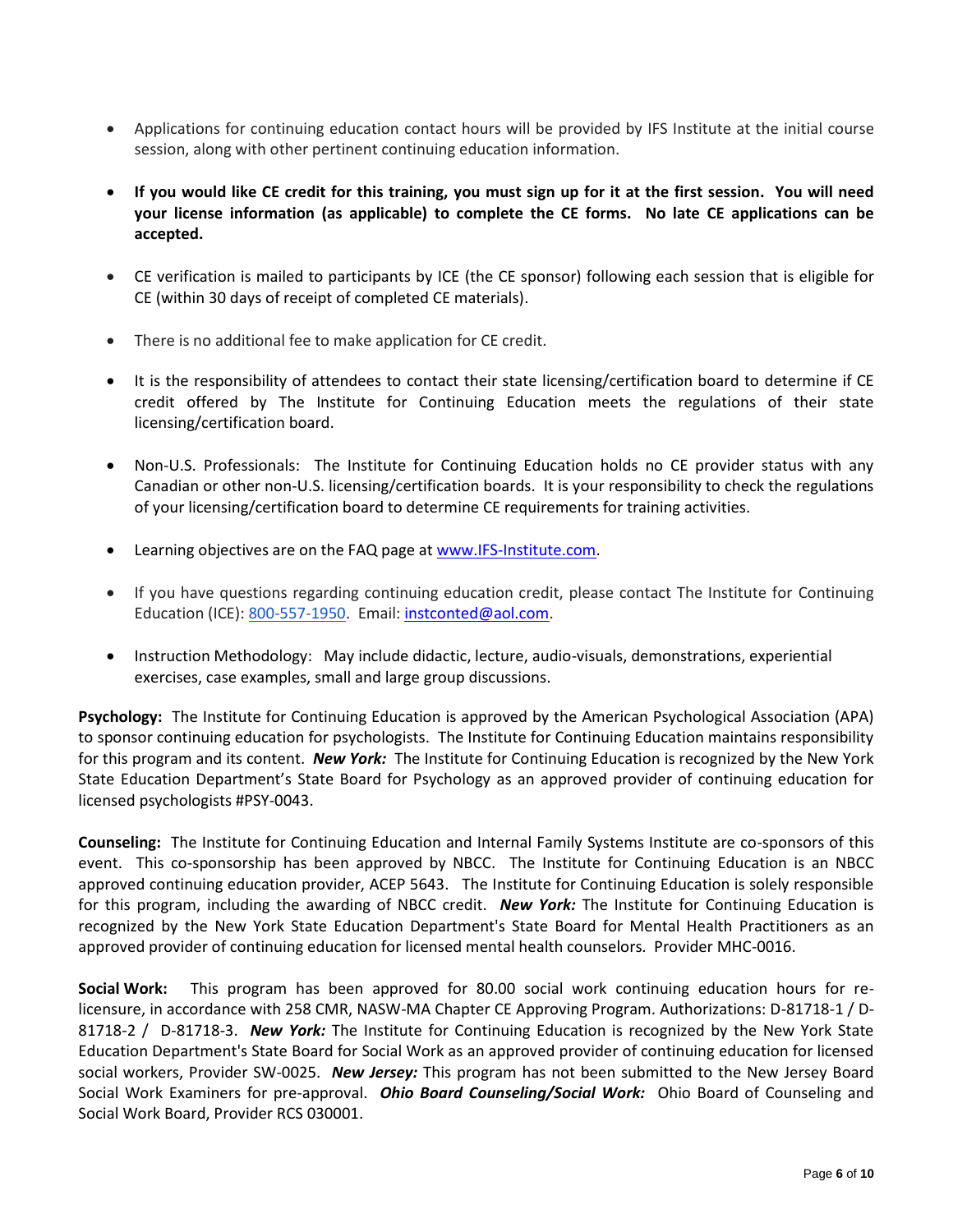**Marriage/Family Therapy.** The Institute for Continuing Education is recognized as a provider of continuing education in marriage-family therapy by New York State Education Department's State Board for MFT, Provider MFT-0012. *California:* The Institute for Continuing Education, Provider 56590, is approved by the California Association of Marriage and Family Therapists to sponsor continuing education for LMFTs, LCSWs, LPCCs. The Institute for Continuing Education maintains responsibility for this program and its content. This Course meets the qualifications for a total of 80.00 hours of continuing education credit for LMFTs, LCSWs, LPCC, as required by the California Board of Behavioral Sciences. *Ohio Board MFT:* Provider RTX 100501.

**Non-U.S. Professionals:** The Institute for Continuing Education holds no CE provider status with any Canadian or other Non-U.S. licensing/certification boards. It is your responsibility to check the regulations of your licensing/certification board to determine CE requirements for training activities.

## **Required Pre-Training Reading and Other Materials**

**1. Reading Materials: All books listed below are available at IFS Institute's website store** [\(www.IFS-](http://www.selfleadership.org/)[Institute.com\)](http://www.selfleadership.org/). Bundle pricing may be available. If you need assistance with the Store, please call 708.383.2659 or email Sandy@IFS-Institute.com.

#### **Required reading before the training begins:**

Schwartz, RC and Martha Sweezy (2019). Internal Family Systems Therapy (2nd edition).

Goulding, RA, and Schwartz, RC (2002). The Mosaic Mind: Empowering the Tormented Selves of Child Abuse Survivors, Oak Park IL: Trailheads Publications, The Center for Self Leadership, ISBN 0-9721480- 1-9.

#### **Suggested reading before the training begins:**

Schwartz, RC (2001), Introduction to the Internal Family Systems Model, Oak Park IL: Trailheads Publications, The Center for Self Leadership, ISBN 0-97211480-0-0. **This book is required reading for those with no prior experience with the IFS model**. Class content is designed on the assumption that the reading is completed.

#### **Other suggested reading:**

Anderson, Frank G., Sweezy, Martha, and Schwartz, Richard C. (2017). Internal Family Systems Skills Training Manual: Trauma-Informed Treatment for Anxiety, Depression, PTSD and Substance Abuse, Eau Claire, WI: PESI Publishing & Media, ISBN-10: 1683730879, ISBN-13: 978-1683730873.

- **2. Required Training Materials:** Please bring the following supplies with you to the training:
	- A. Small box of crayons or sharpened colored pencils
	- B. Several sheets of unlined paper
	- C. Notebook (for things like journaling and taking notes)
- **3. Additional Training Materials:** Each program's trainers may ask participants to purchase up to \$20 in additional training materials. If additional training materials are required, participants will be notified by the trainers as the starting date of the training approaches.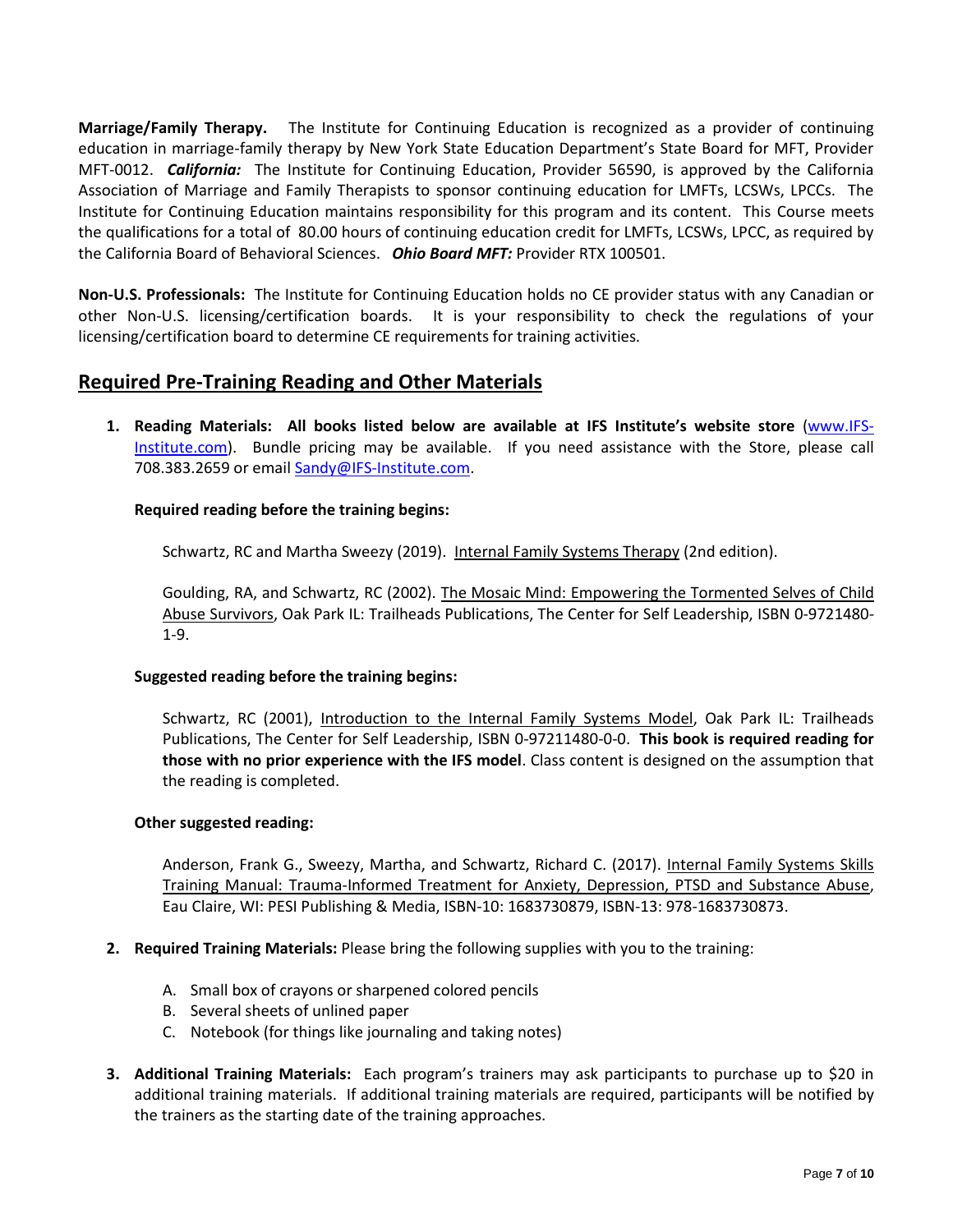## **Financial Assistance**

**Payment plans:** Payment plans are listed below. If you have questions about the plans or billing, please contact IFS Institute Controller, Mary Mitrovich, at [Mary@IFS-Institute.com](mailto:Mary@IFS-Institute.com)

**Costs for the training may be tax-deductible:** Please consult with your tax advisor.

**Employers can be a good source of funding for continuing education.** Please check with your supervisor and/or human resources department.

**IFS Institute tuition scholarships:** Scholarship details, including deadline information, are on the website FAQ page. This training's scholarship application will be on the training's webpage.

**Repeater tuition:** Information regarding tuition if you are repeating a training is on IFS Institute's website FAQ page.

### **Tuition and Fees**

**Application Fee:** A \$15 non-refundable, non-transferrable application fee is charged when you apply for the training.

**Program Deposit**: The \$500 deposit is charged in full when you are accepted into the training, and this is required to hold your place in the training.

**Program Tuition:** \$4100 (\$500 of which is the program deposit).

**Room and Board** are not included in tuition.

**Payment Plans:** Plans for this training are listed below, and you can select your plan when you apply for the training. If you have questions about the plans, billing, or credit card matters, please contact IFS Institute Controller, Mary Mitrovich[, Mary@IFS-Institute.com.](mailto:Mary@IFS-Institute.com)

Payment Plan 1: \$3600 (\$4100 Tuition - \$500 Deposit) charged on February 1, 2022. There is a \$20 fee for each late payment.

**Payment Plan 2:** Two (2) payments of \$1810 each on January 1 & February 1, 2022 (\$4100 Tuition – \$500 Deposit + \$20 Carrying Fee). There is a \$20 fee for each late payment.

**Withdrawal/Refund Policy:** Participants who wish to withdraw from the training program must do so in writing (send to [Training@ifs-institute.com\)](mailto:Training@ifs-institute.com). Deposit: The \$500 deposit is refundable if written notice of withdrawal is received by the IFS Institute office 45 or more days before the  $1<sup>st</sup>$  day of the program. One-half (1/2) of the deposit is refundable if written notice of withdrawal is received by the IFS Institute office 44-21 days before the  $1<sup>st</sup>$  day of the program. The full deposit is forfeited if written notice of withdrawal is received by the IFS Institute office 20 or fewer days before the  $1<sup>st</sup>$  day of the program, or if withdrawal occurs after the program begins. Tuition Balance: The tuition balance (total tuition less deposit) is refundable if written notice of withdrawal is received by the IFS Institute office 21 or more days before the 1<sup>st</sup> day of the program. The tuition balance is forfeited if written notice of withdrawal is received by the IFS Institute office 20 or fewer days before the  $1<sup>st</sup>$ day of the program, or if withdrawal occurs after the program begins. The application fee and payment plan carrying fee are non-refundable. IFS Institute reserves the right to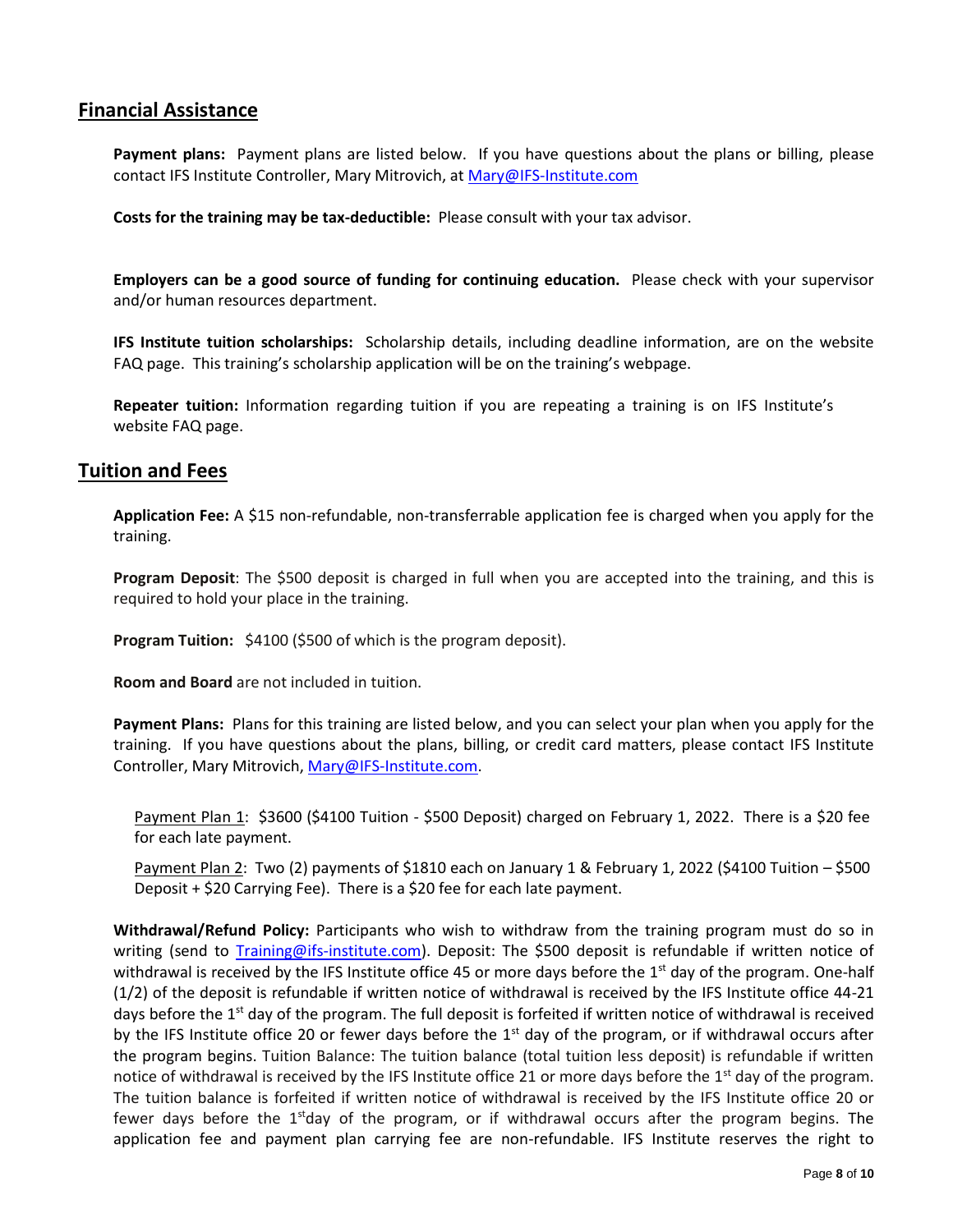postpone, cancel or otherwise change any training program schedule prior to its beginning. At no time is IFS Institute responsible for training students' travel, lodging, or incidental expenses.

## **Health and Safety Protocols for Onsite Sessions**

IFS Institute will be following the guidance of the training venue and/or relevant government agencies with respect to health and safety protocols for the onsite portions of this training. As such, it may be necessary for all training participants and staff to observe health and safety protocols at the training site (for example, wearing a mask, practicing social distancing, being vaccinated) if required by the training venue and/or relevant government agencies. As has been the case previously, required protocols can change, and can be imposed or lifted at any time before the training starts, and while the training is in session.

Given your own personal circumstances, if you are unable, or do not wish to abide by the protocols that may be required for this training, or if you may need or want something other than these protocols, we suggest you consider a fully online training.

# **If Running the Onsite Sessions Online Is Required**

IFS Institute is eager and fully intends to run the onsite sessions at the site listed for this training. However, if circumstances change and COVID-19 health and safety restrictions are imposed by government or other entities with authority, it may be necessary to move one or both onsite sessions to an online platform. If any onsite sessions must be moved online, IFS Institute will act as quickly as possible and keep training members informed. IFS Institute will then run the affected session(s) online on the dates scheduled, and a \$250 tuition refund will be given to each participant for each onsite session moved online.

**ADA** If you have special needs, please contact [Training@ifs-institute.com](mailto:Training@ifs-institute.com) when you are accepted to the training.

# **SITE and TRAVEL INFORMATION**

### **Training Site – For Onsite Sessions Only:**

Hampton by Hilton Boston – Natick 319 Speen Street Natick, MA 01760 508.653.5000 <https://www.hilton.com/en/hotels/bosnthx-hampton-boston-natick/>

**Questions about the site:** Please review this page and other relevant parts of this brochure, as well as the site's website for more information (see above for contact information). If you need additional information, please contac[t Alexandra@IFS-Institute.com.](mailto:Alexandra@IFS-Institute.com)

**Lodging and meals:** We realize that this training, with a mix of online and onsite sessions, may include training members who live locally and others who may come from a distance. We also know that people have different budgets, needs, and preferences for lodging and meals, especially since COVID entered our lives. For these reasons, IFS Institute is not providing lodging or meals for this training.

**Hampton by Hilton Boston – Natick reservations and information:** If you would like to stay at the Hampton by Hilton Boston - Natick, please contact the Hampton by Hilton Boston – Natick directly, and we recommend that you do this at your earliest convenience. Hampton by Hilton Boston – Natick sets its own policies and prices, and bills you directly. If you would like to know more about the Hampton by Hilton Boston – Natick, please visit their